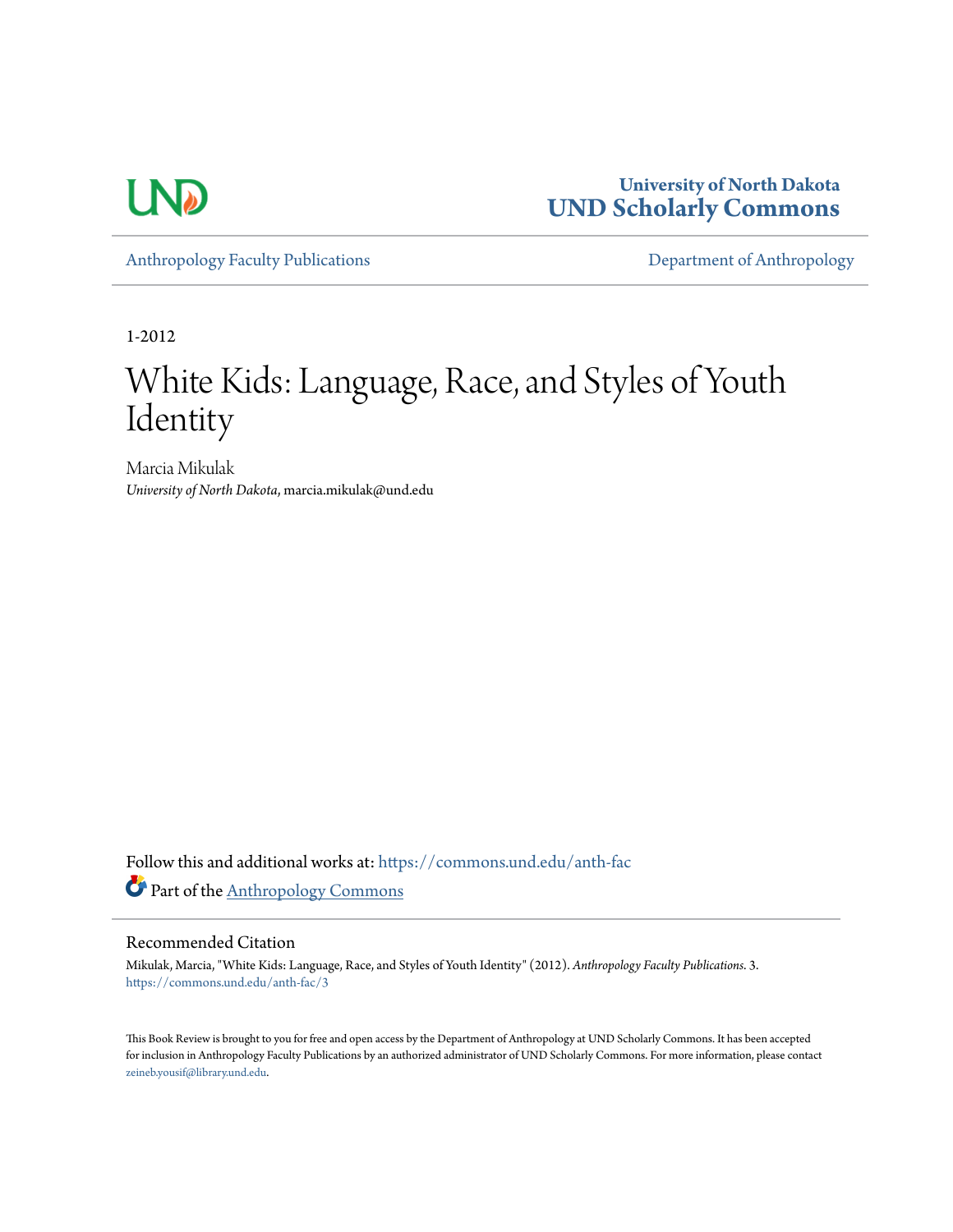**White Kids: Language, Race, and Styles of Youth Identity.** *Mary Bucholtz.* New York: Cambridge University Press, 2011, 277 pp. \$33.99, paper.

White teenagers in the United States use everyday language to construct, alter, and perform their various identities, building their tropes on culturally constructed notions of gender, race, age, class, and cliques. Although tropes often refer to literary, figurative, or linguistic usages, Bucholtz demonstrates the power that teenagers have as social actors to construct meaning through the use of everyday linguistic practices. Fascinating and compelling, *White Kids: Language, Race, and Styles of Youth Identity* provides empirical qualitative research data that articulate the ways in which youth absorb and transform their local cultures, building on both constructive and destructive social norms.

The book consists of ten chapters and an abundance of rich and meaningful data in the form of figures, tables, and mapped social locations. Covering a broad range of sociolinguistic concerns, the book begins with a clear, jargon-free discussion about identity formations, social classifications, and assigned social categories among high school students at an urban high school in the San Francisco Bay area of California. The book succinctly demonstrates how identities are created by social actors during the artful practice of everyday social interactions.

Each chapter provides a type of clarity uncommon among academic research texts; the author's theoretical perspective is always clear, allowing her findings to pop with lucidity. Each component of this study prepares the reader for the rich and meaningful data provided by the research participants themselves. Local cultural contexts are revealed, methodologies and ethnographic processes are clarified, and teenage social categories are identified, problematized, and explored for socially meaningful lexical contexts.

Survey data used to gather key identifiers of identity among high school participants reveal interesting linguistic and other forms of symbolic artifacts that aid in understanding the constructions of high school youth identities. The impact of hip hop culture on white American boys demonstrates how African American male identities are appropriated to distinguish among various forms of white male identities, with the males retaining yet modifying their normative whiteness. Finally, Bucholtz broadens her focus as she explores how white students of all stylistic orientations at Bay City High School talked about race and racial tensions in terms of their local contexts.

What makes Bucholtz's work unique and important is its focus on speech displays that both articulate and confound racialized identities. Much appreciated by this reviewer is Bucholtz's focus on the complexities of identity formations, and the interactive social comingling that is required to form individual and collective group identities. In this sense, race, gender, age, ethnicities, social class, sexuality, and so on are determined by the interpenetration of all these categories. Bucholtz's research brings to the forefront a better understanding of the ways in which daily discourses shape our world and create our identities. Her insights can have a profound impact on how researchers and the public understand local interpersonal relationships and global, intercultural interactions between nation-states and various non-state actors.

For Bay City High School students, Bucholtz's findings demonstrate that identity is jointly produced (not individually constructed), that it is relationally meaningful yet honed and refined by acts of self-definitions and acts of defining otherness. Key to understanding this process is the realization that identity formations are processes of social actions, and not of individual states of being. Youths organize themselves into peer-based groups and social orders by drawing from adult-driven social structures. Bucholtz's findings suggest that youth are not